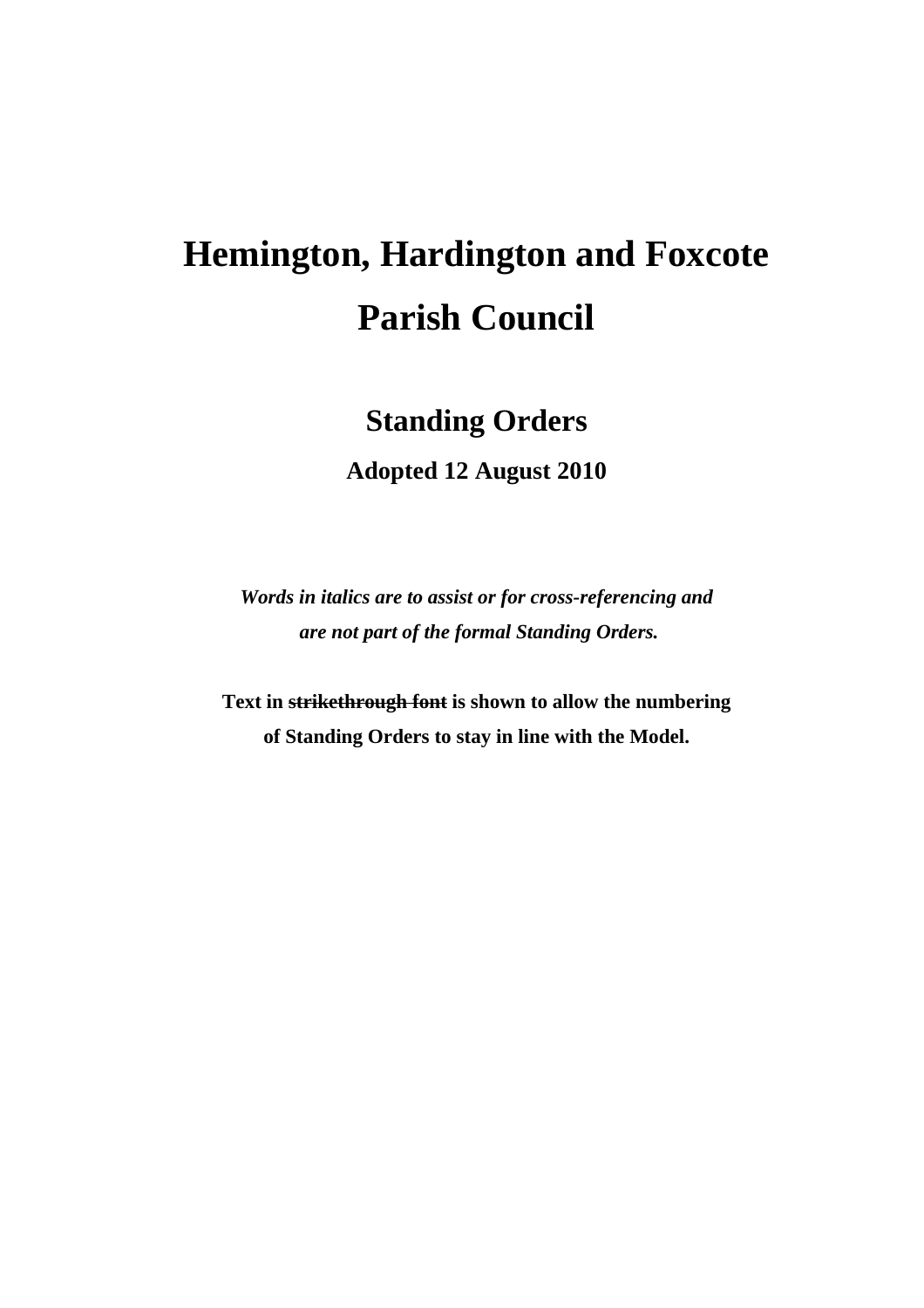#### **Notes:**

1. Local Government Act 1972 section 270 includes the following definitions and interpretations that are relevant.

"Christmas break" means the period beginning with the last week day before Christmas Day and ending with the first week day after Christmas Day which is not a bank holiday.

"Easter break" means the periods beginning with the Thursday before and ending with the Tuesday after Easter Day.

2. The option at 3 (a) (i) shown in strikethrough font, for electronic service of Notices, is open to challenge at Audit and is currently not recommended for adoption. A test case or legislation is required to clarify the position.

3. Text in **bold** may not be suspended as these are statutory in origin.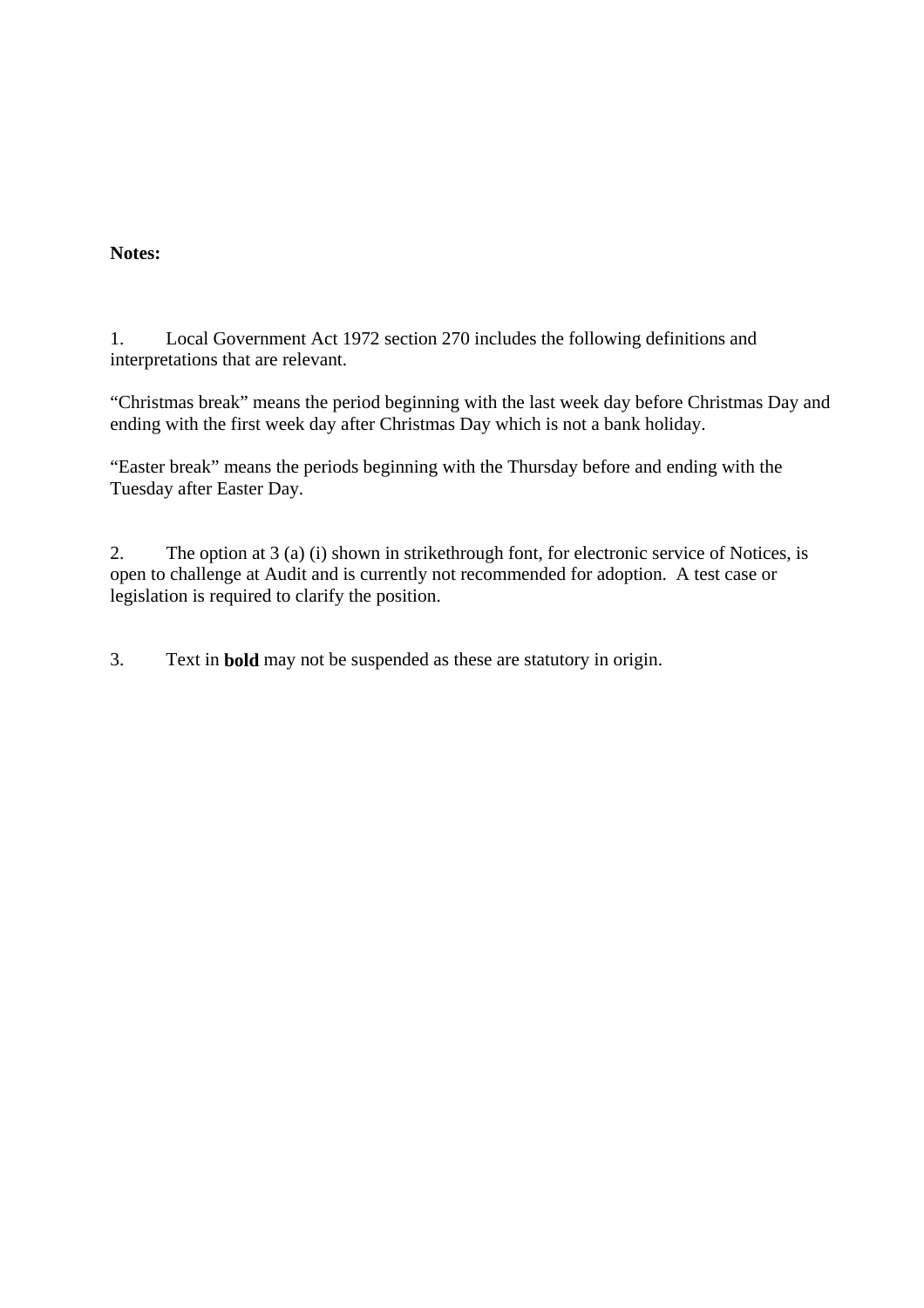## Index of Norton St Philip Parish Council Standing Orders

| Standing<br>order |                                            | Page           | <b>Standing</b><br>order |                                                               | Page |
|-------------------|--------------------------------------------|----------------|--------------------------|---------------------------------------------------------------|------|
|                   |                                            |                |                          |                                                               |      |
| $\mathbf{1}$      | Meetings                                   | $\mathbf{1}$   | 20                       | Estimates/precepts                                            | 12   |
| $\overline{2}$    | <b>Ordinary Council</b><br>meetings        | 3              | 21                       | Canvassing of and<br>recommendations by<br>councillors        | 12   |
| 3                 | Proper Officer                             | $\overline{4}$ |                          |                                                               |      |
| $\overline{4}$    | Motions requiring<br>written notice        | 6              | 22                       | Inspection of documents                                       | 12   |
| 5                 | Motions not requiring<br>written notice    | 6              | 23                       | Unauthorised activities                                       | 13   |
| 6                 | Rules of debate                            | 7              | 24                       | Confidential business                                         | 13   |
| $\overline{7}$    | Code of conduct                            | 9              | 25                       | Power of well-being                                           | 13   |
| 8                 | <b>Questions</b>                           | 9              | 26                       | Matters affecting council<br>employees                        | 13   |
| 9                 | Minutes                                    | 9              |                          |                                                               |      |
| 10                | Disorderly conduct                         | 10             | 27                       | Freedom of Information<br>Act 2000                            | 14   |
| 11                | Rescission of previous<br>resolutions      | 10             | 28                       | Relations with the<br>press/media                             | 14   |
| 12                | Voting on appointments                     | 10             | 29                       | Liaison with County,<br>District and Unitary<br>Councillors   | 14   |
| 13                | Expenditure                                | 10             |                          |                                                               |      |
| 14                | Execution & sealing of<br>legal deeds      | 10             | 30                       | <b>Financial matters</b>                                      | 15   |
| 15                | Committees                                 | 11             | 31                       | Allegations of breaches of<br>the code of conduct             | 15   |
| 16                | Sub-committees                             | 11             | 32                       | Variation, revocation and<br>suspension of standing<br>orders | 16   |
| 17                | <b>Extraordinary meetings</b>              | 11             |                          |                                                               |      |
| 18                | Advisory committees                        | 12             | 33                       | Standing orders to be given<br>to councillors                 | 16   |
| 19                | <b>Accounts and Financial</b><br>Statement | 12             |                          |                                                               |      |
|                   |                                            |                |                          |                                                               |      |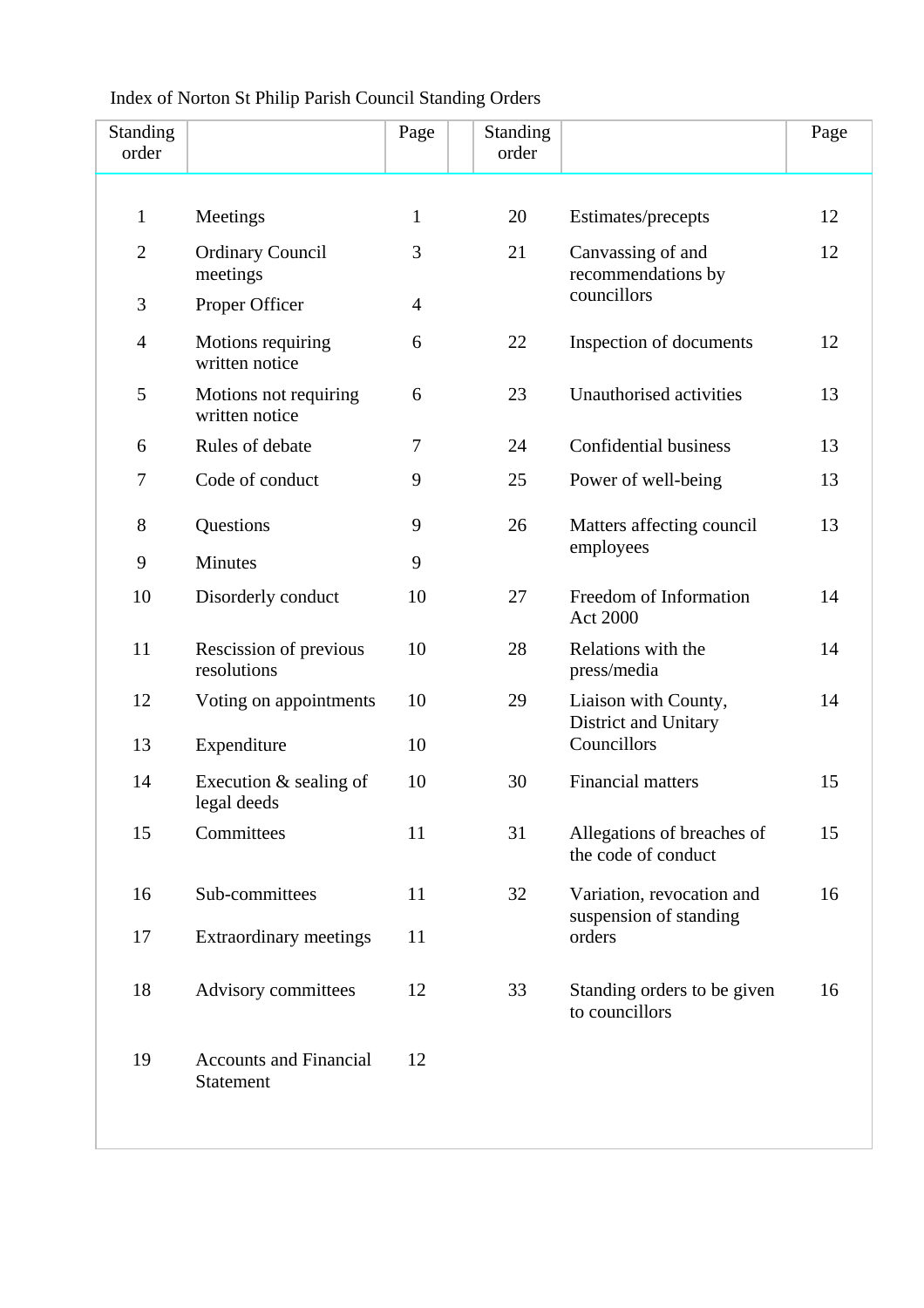#### **1 Meetings**

- **a Meetings shall not take place in premises, which at the time of the meeting, are used for the supply of alcohol unless no other premises are available free of charge or at a reasonable cost.**
- **b When calculating the 3 clear days for notice of a meeting to councillors and the public, the day on which notice was issued, the day of the meeting, a Sunday, a day of the Christmas break, a day of the Easter break or of a bank holiday or a day appointed for public thanksgiving or mourning shall not count.**
- **c Meetings shall be open to the public unless their presence is prejudicial to the public interest by reason of the confidential nature of the business to be transacted or for other special reasons. The public's exclusion from part or all of a meeting shall be by a resolution which shall give reasons for the public's exclusion.**
- d Subject to standing order 1(c) above, members of the public are permitted to make representations, answer questions and give evidence in respect of any item of business included in the agenda.
- e The period of time, which is at the Chairman's discretion, shall not exceed (15) minutes.
- f Subject to standing order 1(e) above, each member of the public is entitled to speak once only in respect of business itemised on the agenda and shall not speak for more than (5) minutes.
- g In accordance with standing order 1(d) above, a question asked by a member of the public during a public participation session at a meeting shall not require a response or debate.
- h In accordance with standing order  $1(g)$  above, the Chairman may direct that a response to a question posed by a member of the public be referred to a Councillor for a oral response or to an employee for a written or oral response.
- i A brief summary record of a public participation session at a meeting shall be included in the minutes of that meeting.
- $j$  [A person shall stand when requesting to speak and when speaking (except when a person has a disability or is likely to suffer discomfort)] **OR** [A person shall raise his hand when requesting to speak and stand when speaking (except when a person has a disability or is likely to suffer discomfort)]. The Chairman may at any time permit an individual to be seated when speaking.
- k Any person speaking at a meeting shall address his comments to the Chairman.
- l Only one person is permitted to speak at a time. If more than one person wishes to speak, the Chairman shall direct the order of speaking.
- m **Photographing, recording, broadcasting or transmitting the proceedings of a meeting by any means is not permitted without the Council's prior (written) consent.** *(Public Bodies (Admission to Meetings) Act 1960 s1 (7) )*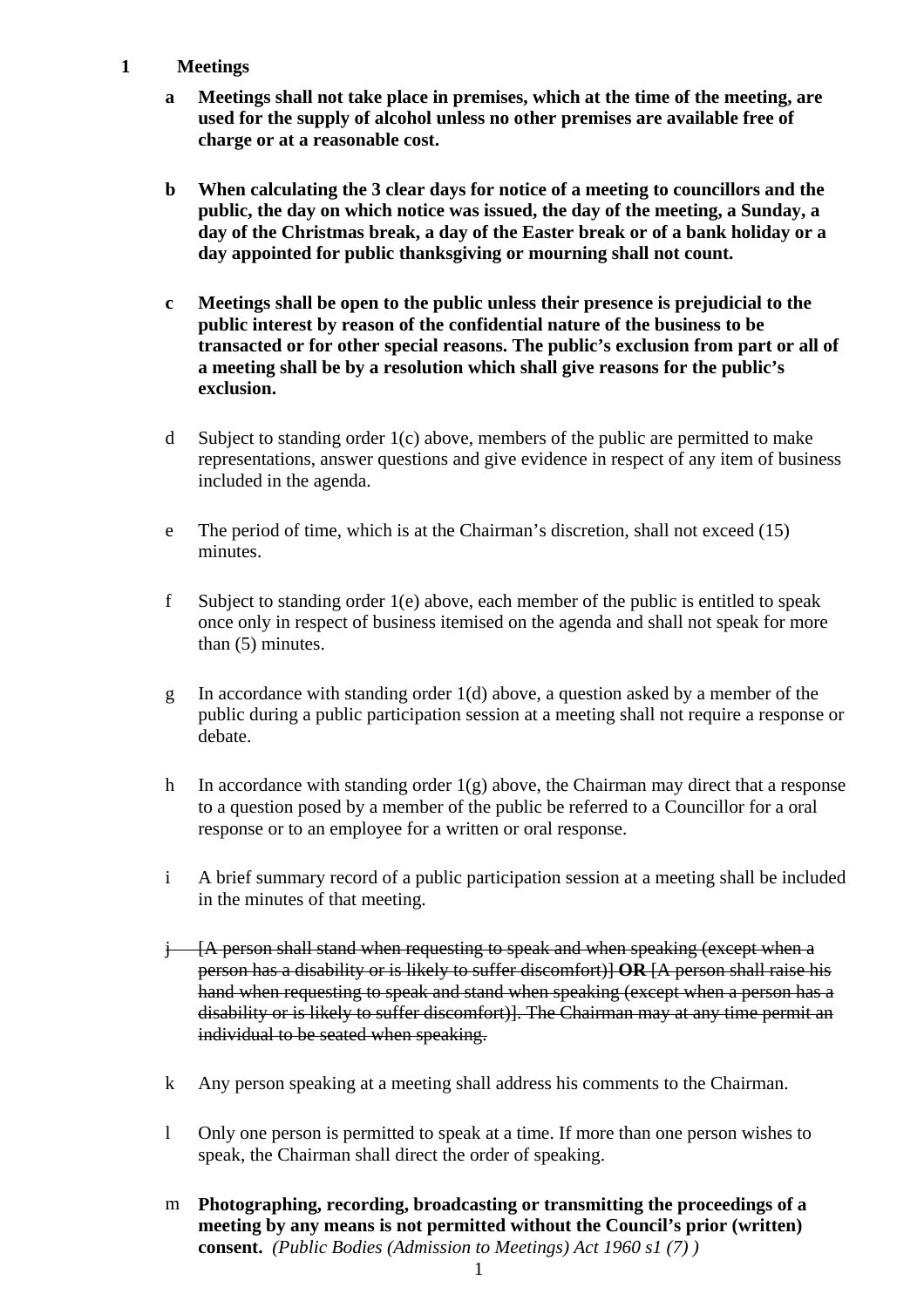- **n In accordance with standing order 1(c) above, the press shall be provided reasonable facilities for the taking of their report of all or part of a meeting at which they are entitled to be present.**
- **o Subject to standing orders which indicate otherwise, anything authorised or required to be done by, to or before the Chairman may in his absence be done by, to or before the Vice-Chairman (if any).**
- **p The Chairman, if present, shall preside at a meeting. If the Chairman is absent from a meeting, the Vice-Chairman, if present, shall preside. If both the Chairman and the Vice-Chairman are absent from a meeting, a Councillor as chosen by the Councillors present at the meeting shall preside at the meeting.**
- **q Subject to model standing order 1 (y) below, all questions at a meeting shall be decided by a majority of the Councillors present and voting thereon.**
- *r* **The Chairman may give an original vote on any matter put to the vote, and in the case of an equality of votes may exercise his casting vote whether or not he gave an original vote.** *(See also standing orders 2 (i) and (j) below.)*
- **s Unless standing orders provide otherwise, voting on any question shall be by a show of hands. At the request of a Councillor, the voting on any question shall be recorded so as to show whether each councillor present and voting gave his vote for or against that question. Such a request shall be made before the vote is taken and before moving on to the next item of business on the agenda.**
- t **The minutes of a meeting shall record the names of councillors present** and absent.
- u If prior to a meeting, a Councillor has submitted reasons for his absence at the meeting which is then approved by a resolution, such resolution shall be recorded in the minutes of the meeting at which the approval was given.
- **v The code of conduct adopted by the Council shall apply to councillors in respect of the entire meeting.**
- *w* **An interest arising from the code of conduct adopted by the Council, the existence and nature of which is required to be disclosed by a Councillor at a meeting shall be recorded in the minutes.** *(See also standing orders 7 and 8 below.)*
- **x No business may be transacted at a meeting unless at least one third of the whole number of members of the Council are present and in no case shall the quorum of a meeting be less than 3.**
- y **If a meeting is or becomes inquorate no business shall be transacted** and the meeting shall be adjourned. Any outstanding business of a meeting so adjourned shall be [transacted at a following meeting] [automatically delegated to the Clerk in consultation with such members as may be available, unless specifically prohibited].
- z Meetings shall not exceed a period of 3 hours.

#### **2 Ordinary Council meetings**

*See also standing order 1 above* 

**a In an election year, the annual meeting of the Council shall be held on or within 14 days following the day on which the new councillors elected take office.**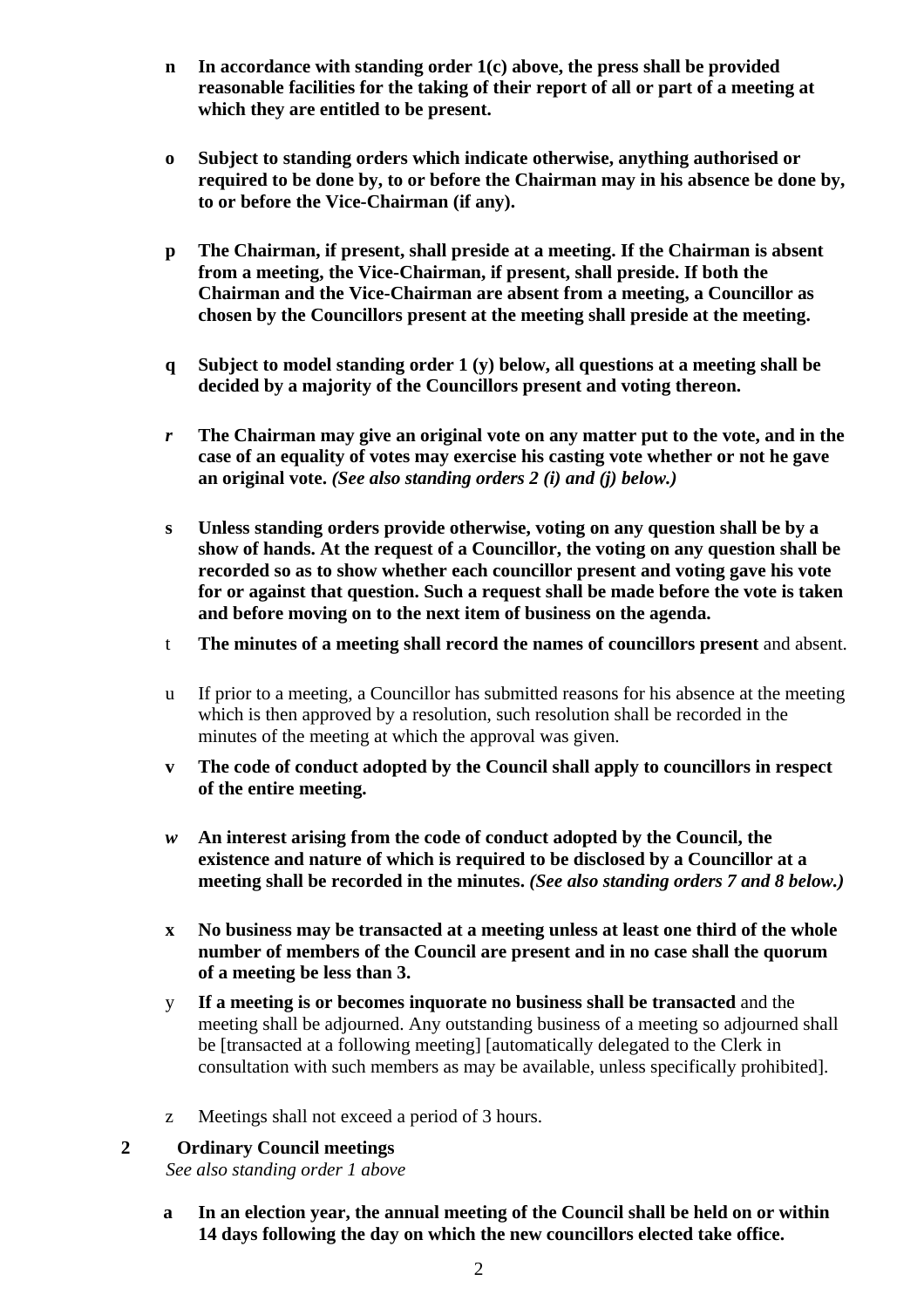- **b In a year which is not an election year, the annual meeting of a Council shall be held on such day in May as the Council may direct.**
- **c If no other time is fixed, the annual meeting of the Council shall take place at 6pm.**
- **d In addition to the annual meeting of the Council, at least three other ordinary meetings shall be held in each year on such dates and times as the Council directs.**
- e (Wales) In addition to the annual meeting of the Council, other ordinary meetings may be held in each year on such dates and times as the Council may direct.
- f **The election of the Chairman** and Vice-Chairman (if any) **of the Council shall be the first business completed at the annual meeting of the Council.**
- **g The Chairman of the Council, unless he has resigned or becomes disqualified, shall continue in office and preside at the annual meeting until his successor is elected at the next annual meeting of the Council.**
- **h The Vice-Chairman of the Council, if any, unless he resigns or becomes disqualified, shall hold office until immediately after the election of the Chairman of the Council at the next annual meeting of the Council.**
- **i In an election year, if the current Chairman of the Council has not been reelected as a member of the Council, he shall preside at the meeting until a successor Chairman of the Council has been elected. The current Chairman of the Council shall not have an original vote in respect of the election of the new Chairman of the Council but must give a casting vote in the case of an equality of votes.**
- **j In an election year, if the current Chairman of the Council has been re-elected as a member of the Council, he shall preside at the meeting until a new Chairman of the Council has been elected. He may exercise an original vote in respect of the election of the new Chairman of the Council and must give a casting vote in the case of an equality of votes.**
- k Following the election of the Chairman of the Council and Vice-Chairman (if any) of the Council at the annual meeting of the Council, the order of business shall be as follows.
	- i. In an election year, delivery by councillors of their declarations of acceptance of office, and any resolution to extend the statutory time limit for delivery.
	- ii. Confirmation of the accuracy of the minutes of the last meeting of the Council and to receive and note minutes of and/or to determine recommendations made by committees.
	- iii. Review of delegation arrangements to committees, sub-committees, employees and other local authorities.
	- iv. Review of the terms of references for committees.
	- v. Receipt of nominations to existing committees.
	- vi. Appointment of any new committees, confirmation of the terms of reference, the number of members (including, if appropriate, substitute councillors) and receipt of nominations to them.
	- vii. Arrangements for the review and adoption of appropriate standing orders and financial regulations.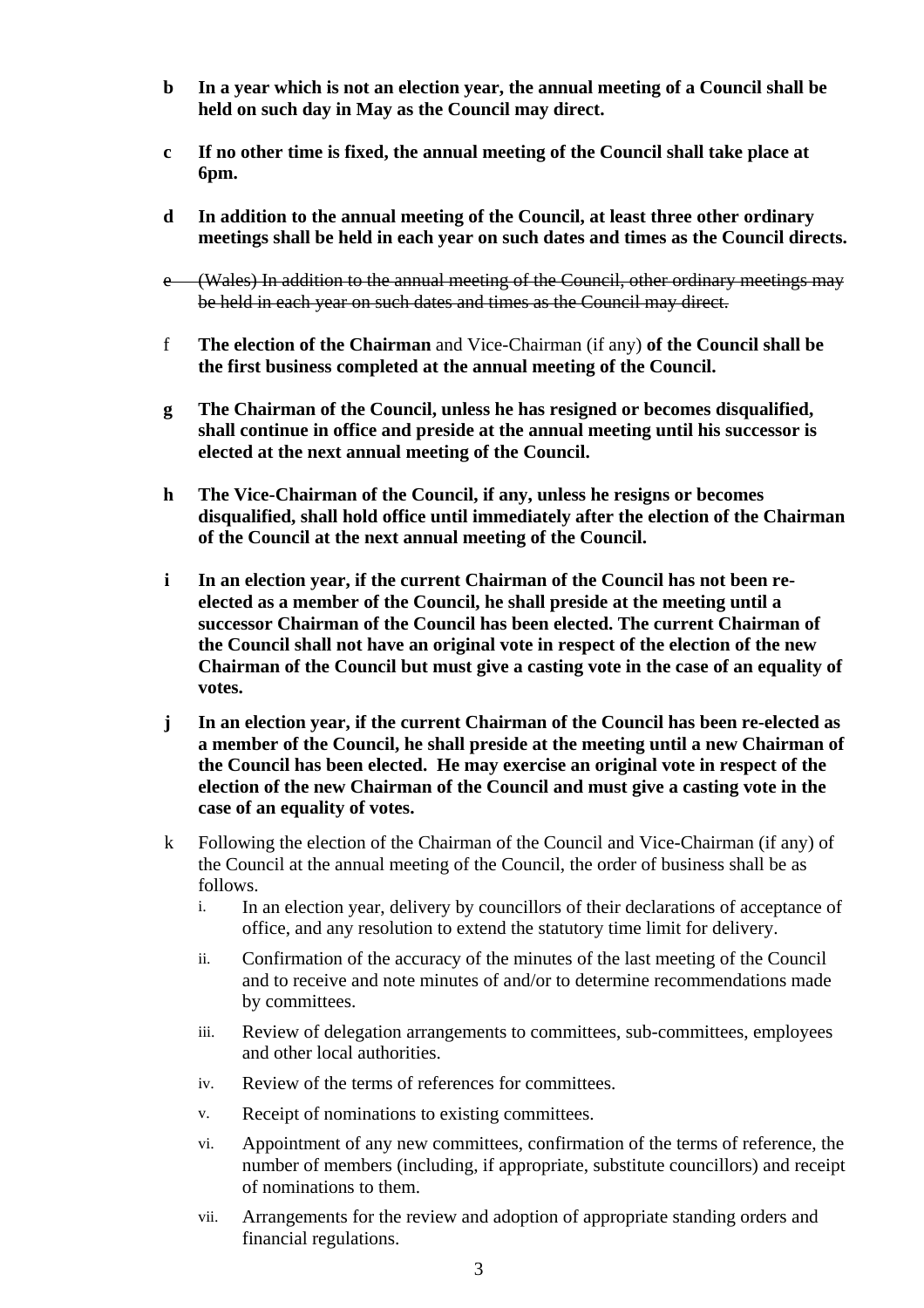- viii. Review of arrangements, including any charters, with other local authorities and review of contributions made to expenditure incurred by other local authorities.
- ix. Review of representation on or work with external bodies and arrangements for reporting back.
- x. In a year of elections, if a Council's period of eligibility to exercise the power of well being expired the day before the annual meeting, to review and make arrangements to reaffirm eligibility.
- xi. Make arrangements for the review of inventory of land and assets including buildings and office equipment.
- xii. Make arrangements for the review and confirmation of arrangements for insurance cover in respect of all insured risks.
- xiii. Make arrangements for the review of the Council's and/or employees' memberships of other bodies.
- xiv. Make arrangements for the establishment or review of the Council's complaints procedure. Establishing or reviewing the Council's procedures for handling requests made under the Freedom of Information Act 2000 and the Data Protection Act 1998.
- xv. Make arrangements for the establishment or review of the Council's policy for dealing with the press/media
- xvi. Setting the dates, times and place of ordinary meetings of the full Council for the year ahead.
- l. In the event of severe weather conditions or any other emergency the Clerk may, in consultation with the Chairman of Council, cancel any meeting of Council, a committee or a sub-committee and shall give immediate notice of such cancellation to as many members of council as is practicable.

#### **3 Proper Officer**

- a The Council's Proper Officer shall be either (i) the clerk or such other employee as may be nominated by the Council from time to time or (ii) such other employee appointed by the Council to undertake the role of the Proper Officer during the Proper Officer's absence. The Proper Officer and the employee appointed to act as such during the Proper Officer's absence shall fulfil the duties assigned to the Proper Officer in standing orders.
- b The Council's Proper Officer shall do the following.
	- i. **Sign and serve on councillors by delivery or post at their residences a summons confirming the time, date, venue and the agenda of a meeting of the Council and a meeting of a committee at least 3 clear days before the meeting.**

#### **OR**

[Upon the Council having first resolved that service of summons on councillors confirming the time, date, venue and the agenda for a meeting by delivery or post at their residences at least 3 clear days before a meeting is not expedient electronically serve on councillors a summons confirming the time, date, venue and the agenda of a meeting of the Council and a meeting of a committee and a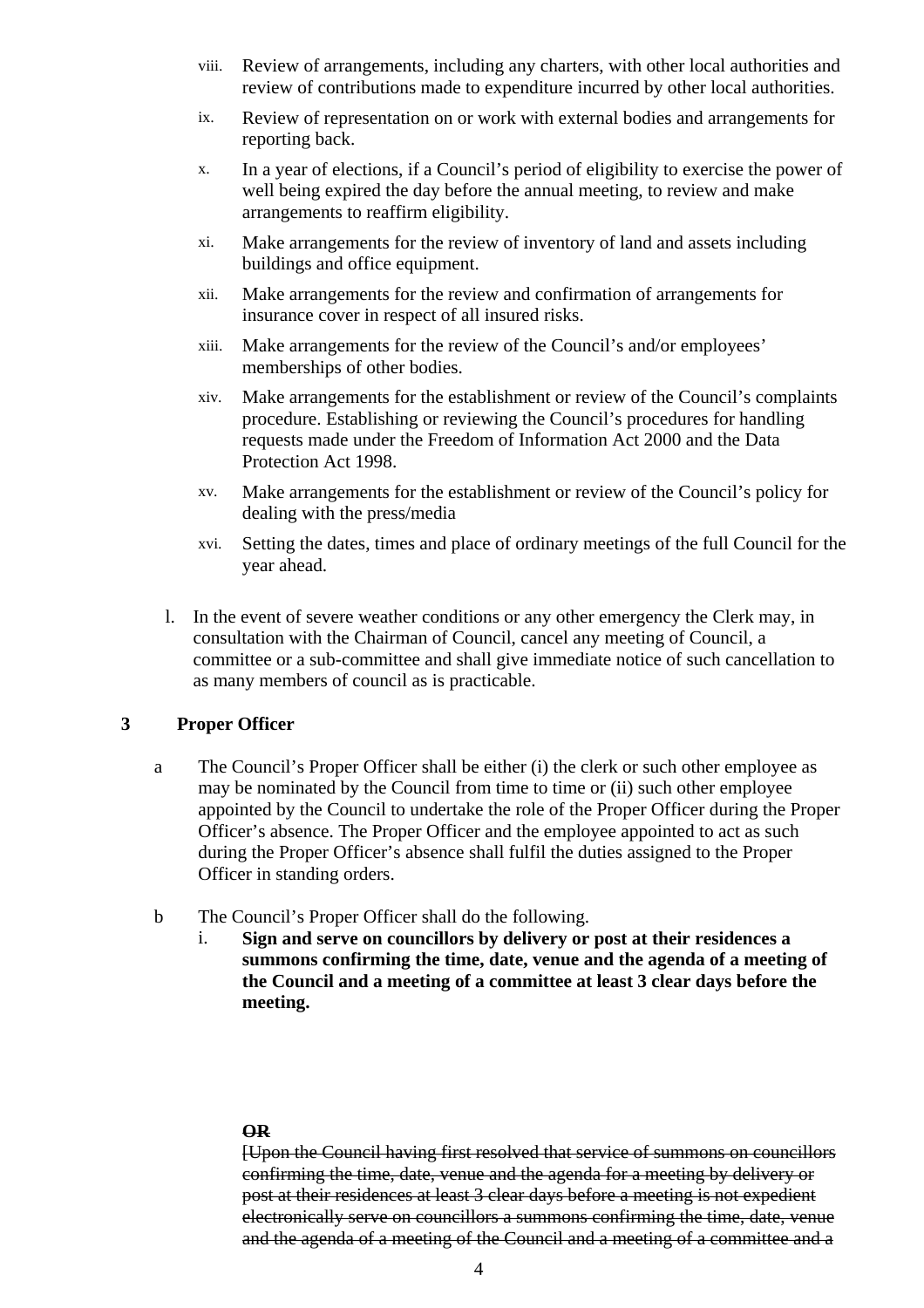sub-committee at least 3 clear days before the meeting provided any such email contains the electronic signature and title of the Proper Officer].

- **ii. Give public notice of the time, date, venue and agenda at least 3 clear days before a meeting of the Council or a meeting of a committee** or a subcommittee **(provided that the public notice with agenda of an extraordinary meeting of the Council convened by councillors is signed by them).**
- iii. Subject to standing orders 4(a)–(e) below, include in the agenda all motions in the order received unless a councillor has given written notice at least 6 days before the meeting confirming his withdrawal of it.
- **iv. Convene a meeting of full Council for the election of a new Chairman of the Council, occasioned by a casual vacancy in his office, in accordance with standing order 3(b) (i) above.**
- v. Make available for inspection the minutes of meetings.
- **vi. Receive and retain copies of byelaws made by other local authorities.**
- **vii. Receive and retain declarations of acceptance of office from councillors.**
- viii. Retain a copy of every councillor's register of interests and any changes to it and keep copies of the same available for inspection.
- ix. Keep proper records required before and after meetings;
- x. Process all requests made under the Freedom of Information Act 2000 and Data Protection Act 1998, in accordance with and subject to the Council's procedures relating to the same.
- xi. Receive and send general correspondence and notices on behalf of the Council except where there is a resolution to the contrary.
- xii. Manage the organisation, storage of and access to information held by the Council in paper and electronic form.
- xiii. Arrange for legal deeds to be signed by 2 councillors and witnessed *(See also standing orders 14(a) and (b).)*
- xiv. Arrange for the prompt authorisation, approval, and instruction regarding any payments to be made by the Council in accordance with the Council's financial regulations.
- xv. Record every planning application notified to the Council and the Council's response to the local planning authority in a book for such purpose;
- xvi. Refer a planning application received by the Council to the Chairman or in his absence the Vice-Chairman of the Council within 2 working days of receipt to facilitate an extraordinary meeting if the nature of a planning application requires consideration before the next ordinary meeting of the Council.
- xvii. Retain custody of the seal of the Council (if any) which shall not be used without a resolution to that effect.
- xviii. Action or undertake activity or responsibilities instructed by resolution or contained in standing orders.
- xix. Declare any casual vacancy arising in the office of councillor following resignation, ceasing to be qualified, disqualification or loss of office due to failure to attend; and then to carry out the necessary steps to proceed towards the filling of the vacancy as appropriate.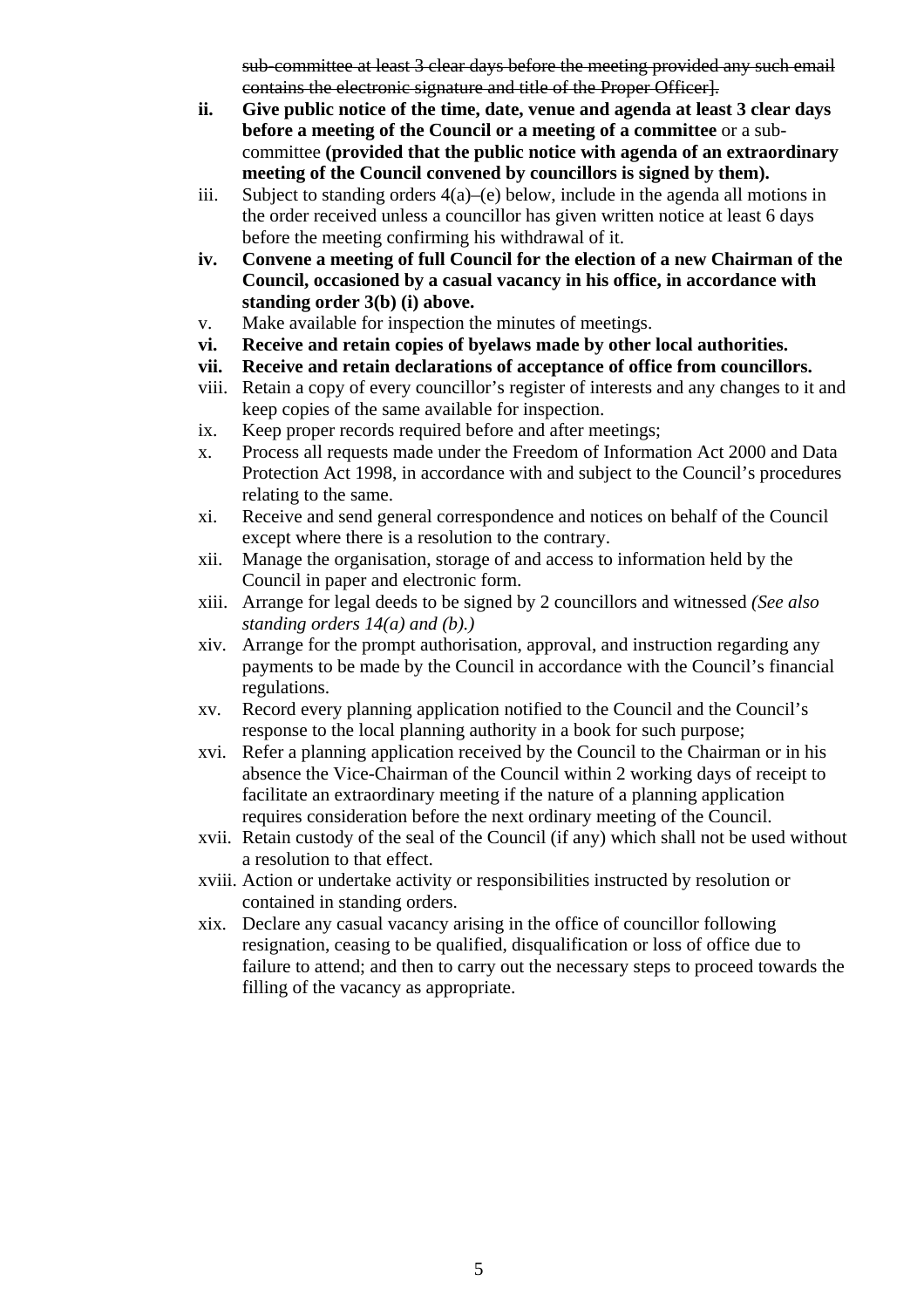#### **4 Motions requiring written notice**

- a In accordance with standing order 3(b)(iii) above, no motion may be moved at a meeting unless it is included in the agenda and the mover has given written notice of its wording to the Council's Proper Officer at least 4 clear days before the next meeting.
- b The Proper Officer may, before including a motion in the agenda received in accordance with standing order 4(a) above, correct obvious grammatical or typographical errors in the wording of the motion.
- c If the Proper Officer considers the wording of a motion received in accordance with standing order 4(a) above is not clear in meaning, the motion shall be deferred until the mover of the motion resubmits it in writing to the Proper Officer in clear and certain language at least 4 clear days before the meeting.
- d If the wording or nature of a proposed motion is considered unlawful or improper, the Proper Officer shall consult with the Chairman of the forthcoming meeting or, as the case may be, the Councillors who have convened the meeting, to consider whether the motion shall be included or rejected in the agenda.
- e Having consulted the Chairman or councillors pursuant to standing order 4(d) above, the decision of the Proper Officer as to whether or not to include the motion in the agenda shall be final.
- f Notice of every motion received in accordance with the Council's standing orders shall be numbered in the order received and shall be entered in a book, which shall be open to inspection by all councillors.
- g Every motion rejected in accordance with the Council's standing orders shall be duly recorded with a note by the Proper Officer giving reasons for its rejection in a book for that purpose, which shall be open to inspection by all councillors.
- h Every motion and resolution shall relate to the Council's statutory functions, powers and lawful obligations or shall relate to an issue which specifically affects the Council's area or its residents.

#### **5 Motions not requiring written notice**

- a Motions in respect of the following matters may be moved without written notice.
	- i. To appoint a person to preside at a meeting.
	- ii. To approve the absences of councillors.
	- iii. To approve the accuracy of the minutes of the previous meeting.
	- iv. To correct an inaccuracy in the minutes of the previous meeting.
	- v. To dispose of business, if any, remaining from the last meeting.
	- vi. To alter the order of business on the agenda for reasons of urgency or expedience.
	- vii. To proceed to the next business on the agenda.
	- viii. To close or adjourn debate.
	- ix. To refer by formal delegation a matter to a committee or to a sub-committee or an employee.
	- x. To appoint a committee or sub-committee or any councillors (including substitutes) thereto.
	- xi. To receive nominations to a committee or sub-committee.
	- xii. To dissolve a committee or sub-committee.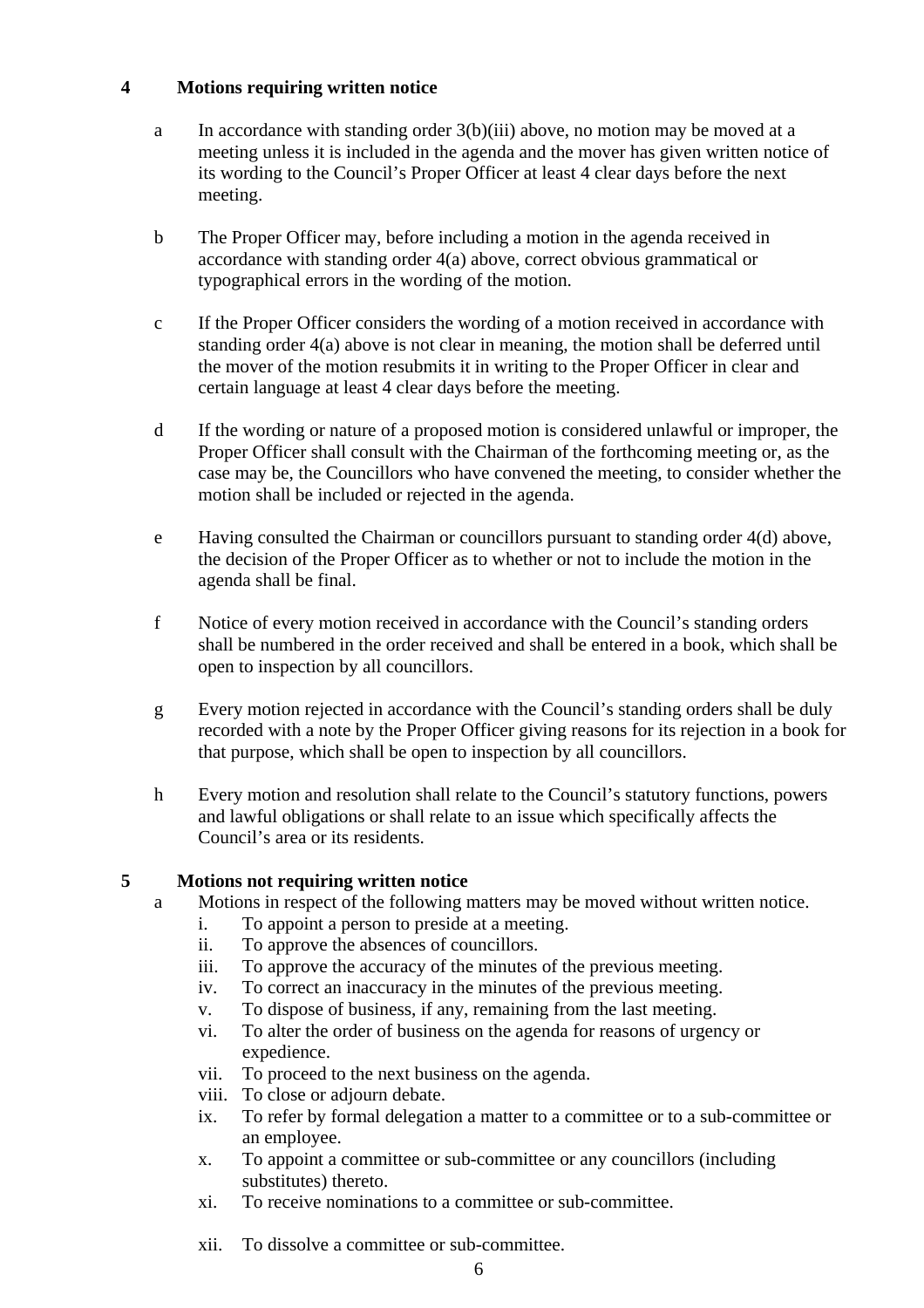- xiii. To note the minutes of a meeting of a committee or sub-committee.
- xiv. To consider a report and/or recommendations made by a committee or a subcommittee or an employee.
- xv. To consider a report and/or recommendations made by an employee, professional advisor, expert or consultant.
- xvi. To authorise legal deeds to be sealed signed by two councillors and witnessed. (See standing orders 14(a) and (b) below.)
- xvii. To authorise the payment of monies up to ( £500 ).
- xviii. To amend a motion relevant to the original or substantive motion under consideration which shall not have the effect of nullifying it.
- xix. To extend the time limit for speeches.
- xx. To exclude the press and public for all or part of a meeting.
- xxi. To silence or exclude from the meeting a Councillor or a member of the public for disorderly conduct.
- xxii. To give the consent of the Council if such consent is required by standing orders.

**xxiii. To suspend any standing order except those which are mandatory by law.** 

- xxiv. To adjourn the meeting.
- xxv. To appoint representatives to outside bodies and to make arrangements for those representatives to report back the activities of outside bodies.
- xxvi. To answer questions from councillors.
- b If a motion falls within the terms of reference of a committee or sub-committee or within the delegated powers conferred on an employee, a referral of the same may be made to such committee or sub-committee or employee provided that the Chairman may direct for it to be dealt with at the present meeting for reasons of urgency or expedience.

#### **6 Rules of debate**

- a Motions included in an agenda shall be considered in the order that they appear on the agenda unless the order is changed at the Chairman's direction for reasons of expedience.
- b Subject to standing orders  $4(a)$ –(e) above, a motion shall not be considered unless it has been proposed and seconded.
- c Subject to standing order 3(b)(iii) above, a motion included in an agenda not moved by the councillor who tabled it, may be treated as withdrawn.
- d A motion to amend an original or substantive motion shall not be considered unless proper notice has been given after the original or substantive motion has been seconded and notice of such amendment, shall, if required by the Chairman, be reduced to writing and handed to the Chairman who shall determine the order in which they are considered.
- e A Councillor may move amendments to his own motion. If a motion has already been seconded, an amendment to it shall be with the consent of the seconder.
- f Any amendment to a motion shall be either:
	- i. to leave out words;
	- ii. to add words;
	- iii. to leave out words and add other words.
- g A proposed or carried amendment to a motion shall not have the effect of rescinding the original or substantive motion under consideration.

h Only one amendment shall be moved and debated at a time, the order of which shall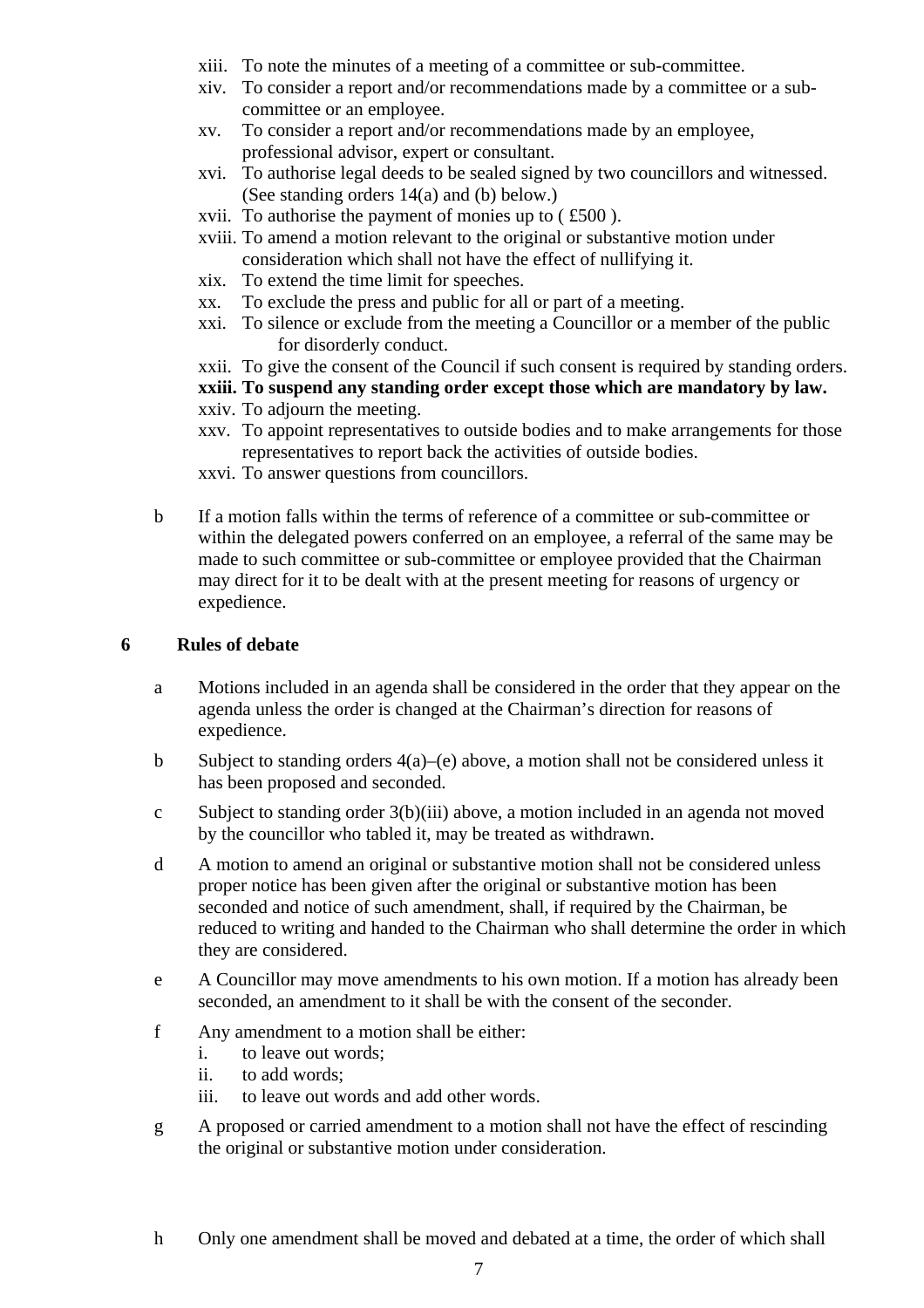be directed by the Chairman. No further amendment to a motion shall be moved until the previous amendment has been disposed of.

- i Subject to Standing Order 6(h) above, one or more amendments may be discussed together if the Chairman considers this expedient but shall be voted upon separately.
- j Pursuant to standing order 6(h) above, the number of amendments to an original or substantive motion, which may be moved by a councillor, is limited to one.
- k If an amendment is not carried, other amendments shall be moved in the order directed by the Chairman.
- l If an amendment is carried, the original motion, as amended, shall take the place of the original motion and shall become the substantive motion upon which any further amendment may be moved.
- m The mover of a motion or the mover of an amendment shall have a right of reply, not exceeding 3 minutes.
- n Where a series of amendments to an original motion are carried, the mover of the original motion shall have a right of reply in respect of the substantive motion at the very end of debate and immediately before it is put to the vote.
- o Subject to standing orders 6(m) and (n) above, a councillor may not speak further in respect of any one motion except to speak once on an amendment moved by another councillor or to make a point of order or to give a personal explanation.
- p During the debate of a motion, a councillor may interrupt only on a point of order or a personal explanation and the councillor who was interrupted shall stop speaking. A Councillor raising a point of order shall identify the standing order which he considers has been breached or specify the irregularity in the meeting he is concerned by.
- q A point of order shall be decided by the Chairman and his decision shall be final.
- r With the consent of the seconder and/or of the meeting, a motion or amendment may be withdrawn by the proposer. A councillor shall not speak upon the said motion or amendment unless permission for the withdrawal of the motion or amendment has been refused.
- s Subject to standing order 6(o) above, when a councillor's motion is under debate no other motion shall be moved except:
	- i. to amend the motion;
	- ii. to proceed to the next business;
	- iii. to adjourn the debate;
	- iv. to put the motion to a vote;
	- v. to ask a person to be silent or for him to leave the meeting;
	- vi. to refer a motion to a committee or sub-committee for consideration;
	- vii. to exclude the public and press;
	- viii. to adjourn the meeting;
	- ix. to suspend any standing order, except those which are mandatory.
- t In respect of standing order 6(s)(iv) above, the Chairman shall first be satisfied that the motion has been sufficiently debated before it is seconded and put to the vote. The Chairman shall call upon the mover of the motion under debate to exercise or waive his right of reply and shall put the motion to the vote after that right has been exercised or waived. The adjournment of a debate or of the meeting shall not prejudice the mover's right of reply at the resumption.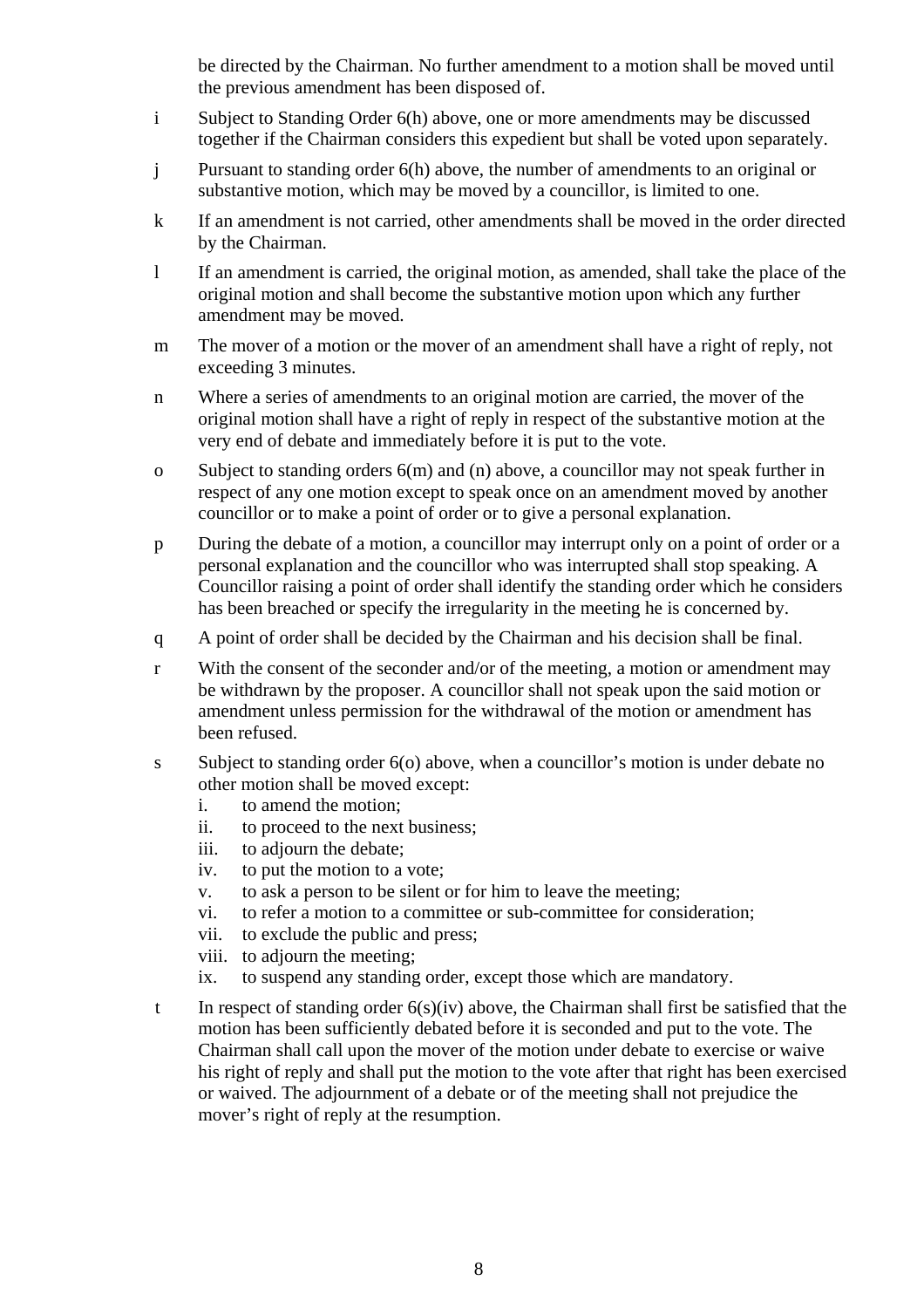#### **7 Code of conduct**

*See also model standing orders 1(d)–(i) above* 

#### **a All councillors shall observe the code of conduct adopted by the Council.**

- b All councillors shall undertake training in the code of conduct within 6 months of the delivery of their declaration of acceptance of office.
- **c If paragraph 12(2) of the code of conduct contained in the Local Authorities (Model Code of Conduct) Order 2007 (SI No.1159) has been adopted by the Council or pursuant to relevant provisions in a statutory code of conduct in force at the time, councillors may exercise the rights contained in standing order 7(d) below only if members of the public are permitted to (i) make representations, (ii) answer questions and (iii) give evidence relating to the business being transacted.**
- d **Councillors with a prejudicial interest in relation to any item of business being transacted at a meeting may (i) make representations, (ii) answer questions and (iii) give evidence relating to the business being transacted but must, thereafter, leave the room or chamber.**

#### **8. Questions**

- a A councillor may seek an answer to a question concerning any business of the Council provided 5 clear days notice of the question has been given to the Proper Officer.
- b Questions not related to items of business on the agenda for a meeting shall only be asked during the part of the meeting set aside for such questions.
- c Every question shall be put and answered without discussion.

#### **9 Minutes**

- a If a copy of the draft minutes of a preceding meeting has been circulated to councillors no later than the day of service of the summons to attend the scheduled meeting they shall be taken as read.
- b No discussion of the draft minutes of a preceding meeting shall take place except in relation to their accuracy. A motion to correct an inaccuracy in the minutes shall be raised in accordance with standing order 5(a)(iv) above.
- c Minutes, including any amendment to correct their accuracy, shall be confirmed by resolution and shall be signed by the Chairman of the meeting and stand as an accurate record of the meeting to which the minutes relate.
- d If the Chairman of the meeting does not consider the minutes to be an accurate record of the meeting to which they relate, he shall sign the minutes and include a paragraph in the following terms or to the same effect:

"The Chairman of this meeting does not believe that the minutes of the meeting of the ( ) held on [date] in respect of ( ) were a correct record but his view was not upheld by the majority of the ( ) and the minutes are confirmed as an accurate record of the proceedings."

e Upon a resolution which confirms the accuracy of the minutes of a meeting, any previous draft minutes or recordings of the meeting shall be destroyed.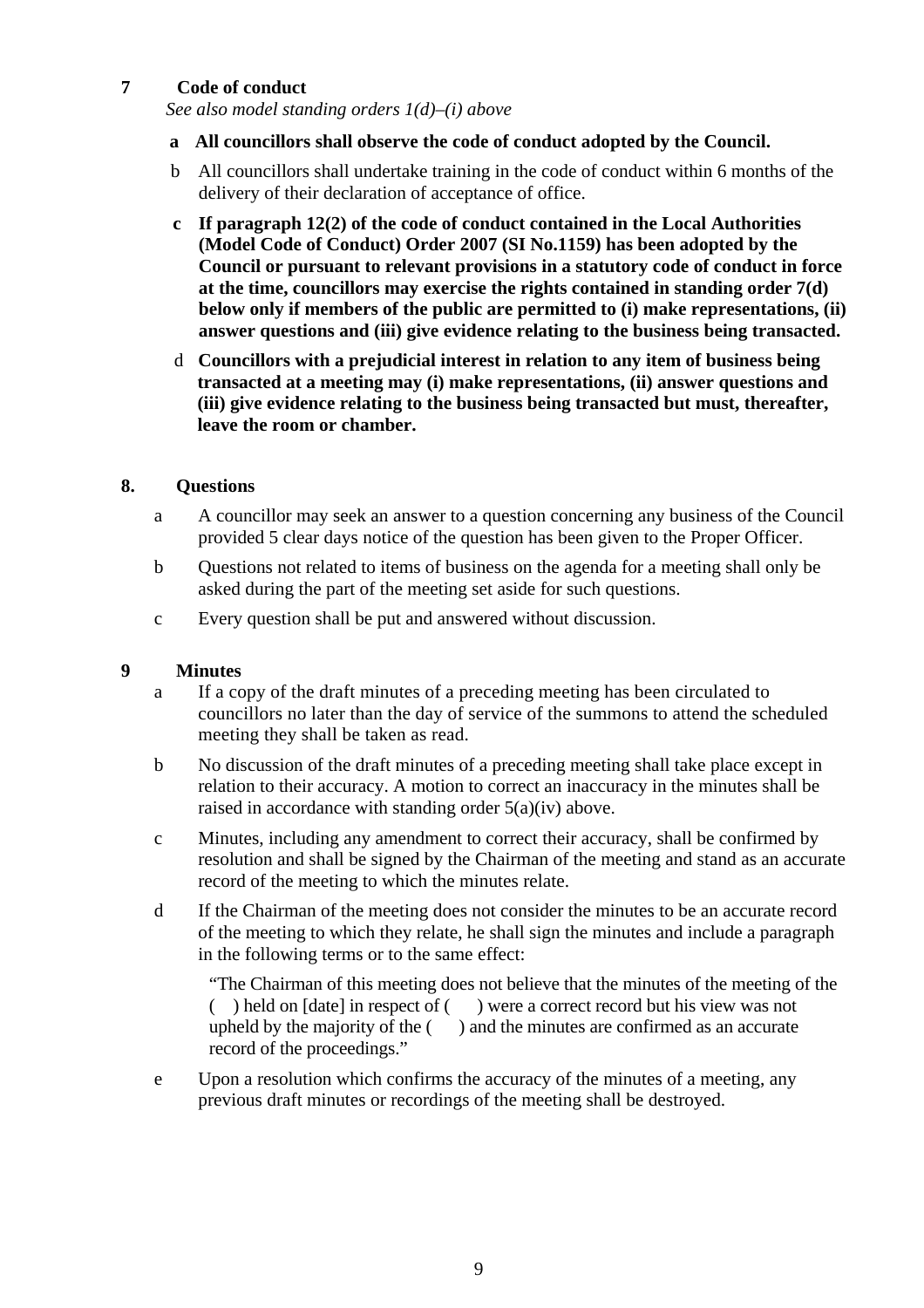#### **10. Disorderly conduct**

- a No person shall obstruct the transaction of business at a meeting or behave offensively or improperly.
- b If, in the opinion of the Chairman, there has been a breach of standing order 10(a) above, the Chairman shall express that opinion and thereafter any councillor (including the Chairman) may move that the person be silenced or excluded from the meeting, and the motion, if seconded, shall be put forthwith and without discussion.
- c If a resolution made in accordance with standing order  $10(b)$  above, is disobeyed, the Chairman may take such further steps as may reasonably be necessary to enforce it and/or he may adjourn the meeting.

#### **11. Rescission of previous resolutions**

- a A resolution (whether affirmative or negative) of the Council shall not be reversed within 6 months except either by a special motion, the written notice whereof bears the names of at least 4 councillors of the Council, or by a motion moved in pursuance of the report or recommendation of a committee.
- b When a special motion or any other motion moved pursuant to standing order 11(a) above has been disposed of, no similar motion may be moved within a further 6 months.

#### **12. Voting on appointments**

a Where more than 2 persons have been nominated for a position to be filled by the Council and none of those persons has received an absolute majority of votes in their favour, the name of the person having the least number of votes shall be struck off the list and a fresh vote taken. This process shall continue until a majority of votes is given in favour of one person. Any tie may be settled by the Chairman's casting vote.

#### **13. Expenditure**

- a Any expenditure incurred by the Council shall be in accordance with the Council's financial regulations.
- **b The Council's financial regulations shall be reviewed once a year.**
- c **The Council's financial regulations may make provision for the authorisation of the payment of money in exercise of any of the Council's functions to be delegated to a committee, sub-committee or to an employee.**

#### **14. Execution and sealing of legal deeds**

 *See also standing order 5(a)(xvi) above* 

- a A legal deed shall not be executed on behalf of the Council unless the same has been authorised by a resolution.
- b **In accordance with a resolution made under standing order 14(a) above, any two members of the Council, may sign, on behalf of the Council, any deed required by law and the Proper Officer shall witness their signatures.**

#### **15. Committees** *See also standing order 1 above*

The Council may, at its annual meeting, appoint a staffing committee and other standing committees and may at any other time appoint such other committees as may be necessary, and:

i. shall determine their terms of reference;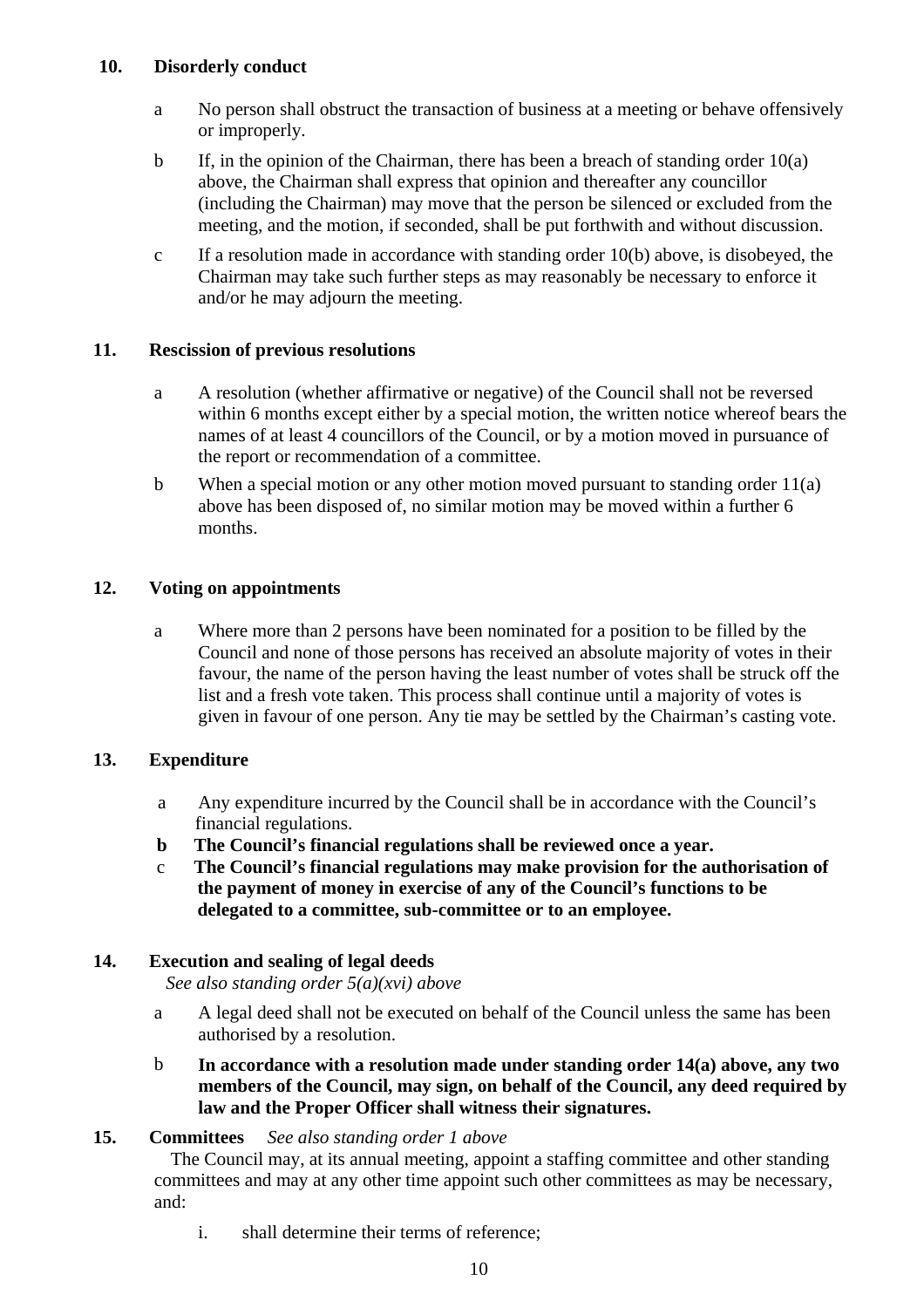- ii. may permit committees to determine the dates of their meetings;
- iii. shall appoint and determine the term of office of councillor or non-councillor members of such a committee (unless the appointment of non-councillors is prohibited by law) so as to hold office no later than the next annual meeting;
- iv. may appoint substitute councillors to a committee whose role is to replace ordinary councillors at a meeting of a committee if ordinary councillors of the committee have confirmed to the Proper Officer one day before the meeting that they are unable to attend;
- v. an ordinary member of a committee who has been replaced at a meeting by a substitute member (in accordance with standing order 15(a)(iv) above) shall not be permitted to participate in debate or vote on business at that meeting and may only speak during any public participation session during the meeting;
- vi. may in accordance with standing orders, dissolve a committee at any time.
- vii. The Chairman and Vice Chairman of Council may elect to be a voting member of any committee or sub-committee other than the Staffing Committee.

#### **16. Sub-committees**

#### *See also standing order 1 above*

a Unless there is a Council resolution to the contrary, every committee may appoint a sub-committee whose terms of reference and members shall be determined by resolution of the committee.

#### **17. Extraordinary meetings**

*See also standing order 1 above* 

- **a The Chairman of the Council may convene an extraordinary meeting of the Council at any time.**
- b **If the Chairman of the Council does not or refuses to call an extraordinary meeting of the Council within 7 days of having been requested to do so by two councillors, those two councillors may convene an extraordinary meeting of the Council. The statutory public notice giving the time, venue and agenda for such a meeting must be signed by the two councillors.**
- c The Chairman of a committee (or a sub-committee) may convene an extraordinary meeting of the committee or sub-committee at any time.
- d If the Chairman of a committee does not or refuses to call an extraordinary meeting within  $($ ) days of having been requested by to do so by  $($ ) councillors, those  $($ ) councillors may convene an extraordinary meeting of a committee . The statutory public notice giving the time, venue and agenda for such a meeting must be signed by the ( ) councillors.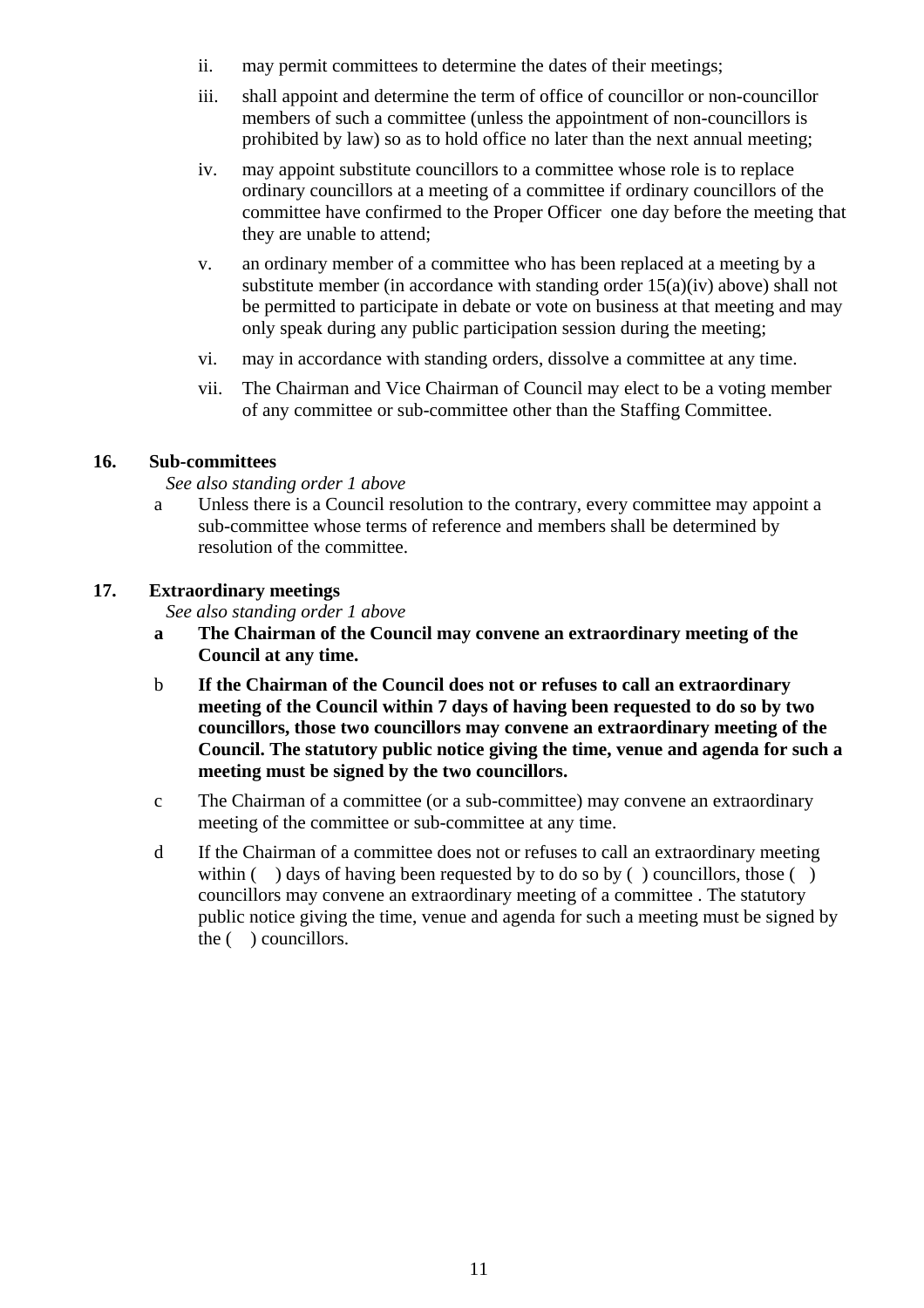#### **18. Advisory committees**

 *See also standing order 1 above* 

- a The Council may appoint advisory committees comprised of a number of councillors and non-councillors.
- b Advisory committees and any sub-committees may consist wholly of persons who are non-councillors.

#### **19. Accounts and Financial Statement**

- a All payments by the Council shall be authorised, approved and paid in accordance with the Council's financial regulations, which shall be reviewed at least annually.
- b The Responsible Financial Officer shall supply to each councillor as soon as practicable after 31 March, 30 June, 30 September and 31 December in each year a statement summarising the Council's receipts and payments for the each quarter and the balances held at the end of a quarter. This statement should include a comparison with the budget for the financial year. A Financial Statement prepared on the appropriate accounting basis (receipts and payments, or income and expenditure) for a year to 31 March shall be presented to each councillor before the end of the following month of May. The Accounting Statements of the Council (which are subject to external audit), including the annual governance statement, shall be presented to Council for formal approval before 30 June.

#### **20. Estimates/precepts**

- a The Council shall approve written estimates for the coming financial year at its meeting before the end of January.
- b Any committee desiring to incur expenditure shall give the Proper Officer a written estimate of the expenditure recommended for the coming year no later than December.

### **21. Canvassing of and recommendations by councillors**

- a Canvassing councillors or the members of a committee or sub-committee, directly or indirectly, for appointment to or by the Council shall disqualify the candidate from such an appointment. The Proper Officer shall disclose the requirements of this standing order to every candidate.
- b A councillor or a member of a committee or sub-committee shall not solicit a person for appointment to or by the Council or recommend a person for such appointment or for promotion; but, nevertheless, any such person may give a written testimonial of a candidate's ability, experience or character for submission to the Council with an application for appointment.
- c This standing order shall apply to tenders as if the person making the tender were a candidate for an appointment.

#### **22. Inspection of documents**

a Subject to standing orders to the contrary or in respect of matters which are confidential, a councillor may, for the purpose of his official duties (but not otherwise), inspect any document in the possession of the Council or a committee or a sub-committee, and request a copy for the same purpose. The minutes of meetings of the Council, its committees or sub-committees shall be available for inspection by councillors.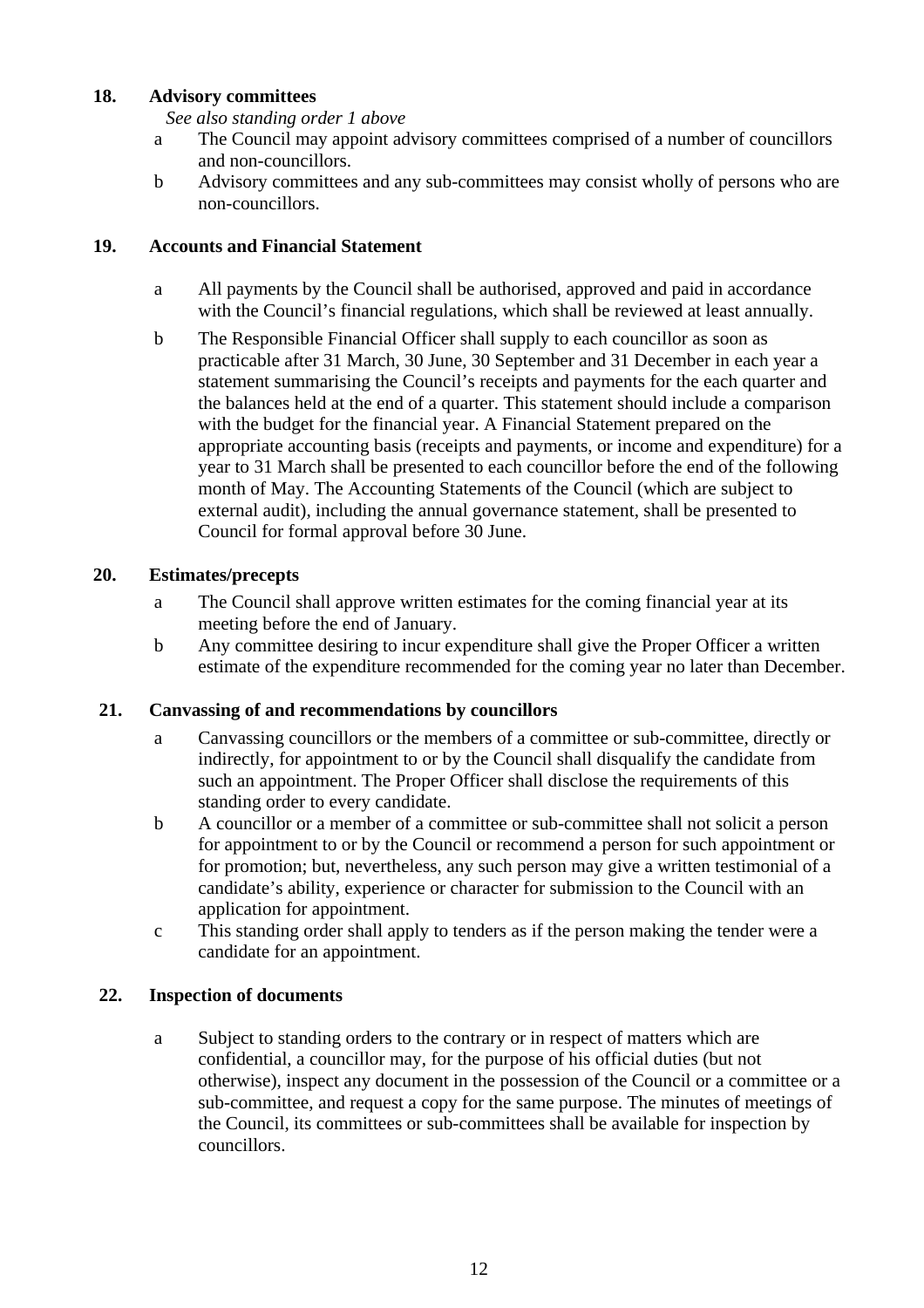#### **23. Unauthorised activities**

- a Unless authorised by a resolution, no individual councillor shall in the name or on behalf of the Council, a committee or a sub-committee:
	- i. inspect any land and/or premises which the Council has a right or duty to inspect; or
	- ii. issue orders, instructions or directions.

#### **24. Confidential business**

- a Councillors shall not disclose information given in confidence or which they believe, or ought to be aware is of a confidential nature.
- b A councillor in breach of the provisions of standing order  $24(a)$  above may be removed from a committee or a sub-committee by a resolution of the Council.

#### **25. Power of well-being**

- **a Before exercising the power to promote well-being, a meeting of the full Council shall have passed a resolution to confirm it has satisfied the prescribed statutory criteria required to qualify as an eligible parish council.**
- **b The Council's period of eligibility begins on the date that the resolution under standing order 25 (a) above was made and expires on the day before the annual meeting of the Council that takes place in a year of ordinary elections.**
- c **After the expiry of its preceding period of eligibility, the Council continues to be an eligible council solely for the purpose of completing any activity undertaken in the exercise of the power to promote well-being which was not completed before the expiry of the Council's preceding period of eligibility referred to in standing order 25(b) above.**

#### **26. Matters affecting council employees**

- a If a meeting considers any matter personal to a Council employee, it shall not be considered until Council or the the staffing committee has decided whether or not the press and public shall be excluded pursuant to standing order 1(c) above. It shall also consider whether other councillors shall be excluded to ensure proper process in any Appeal.
- b Subject to the Council's policy regarding absences from work, the Council's most senior employee shall notify the Chairman of the staffing committee or, in his absence, the Vice-Chairman of the staffing committee of any absence occasioned by illness or urgency and that person shall report such absence to the staffing committee at its next meeting.
- c The Chairman of the staffing committee or in his absence, the Vice-Chairman shall upon a resolution conduct a review of the performance and/or appraisal of the Clerk and shall keep a written record of it. The review and/or appraisal shall be reported back and shall be subject to approval by resolution by the staffing committee.
- d Subject to the Council's policy regarding the handling of grievance matters, the Council's most senior employee shall contact the Chairman of the staffing committee or in his absence, the Vice-Chairman of the staffing committee in respect of an informal or formal grievance matter, and this matter shall be reported back and progressed by resolution of the staffing committee.
- e Subject to the Council's policy regarding the handling of grievance and disciplinary matters, if an informal or formal grievance matter raised by Clerk relates to the Chairman or Vice-Chairman of the staffing committee, this shall be communicated to another member of the staffing committee, which shall be reported back and progressed by resolution of the staffing committee.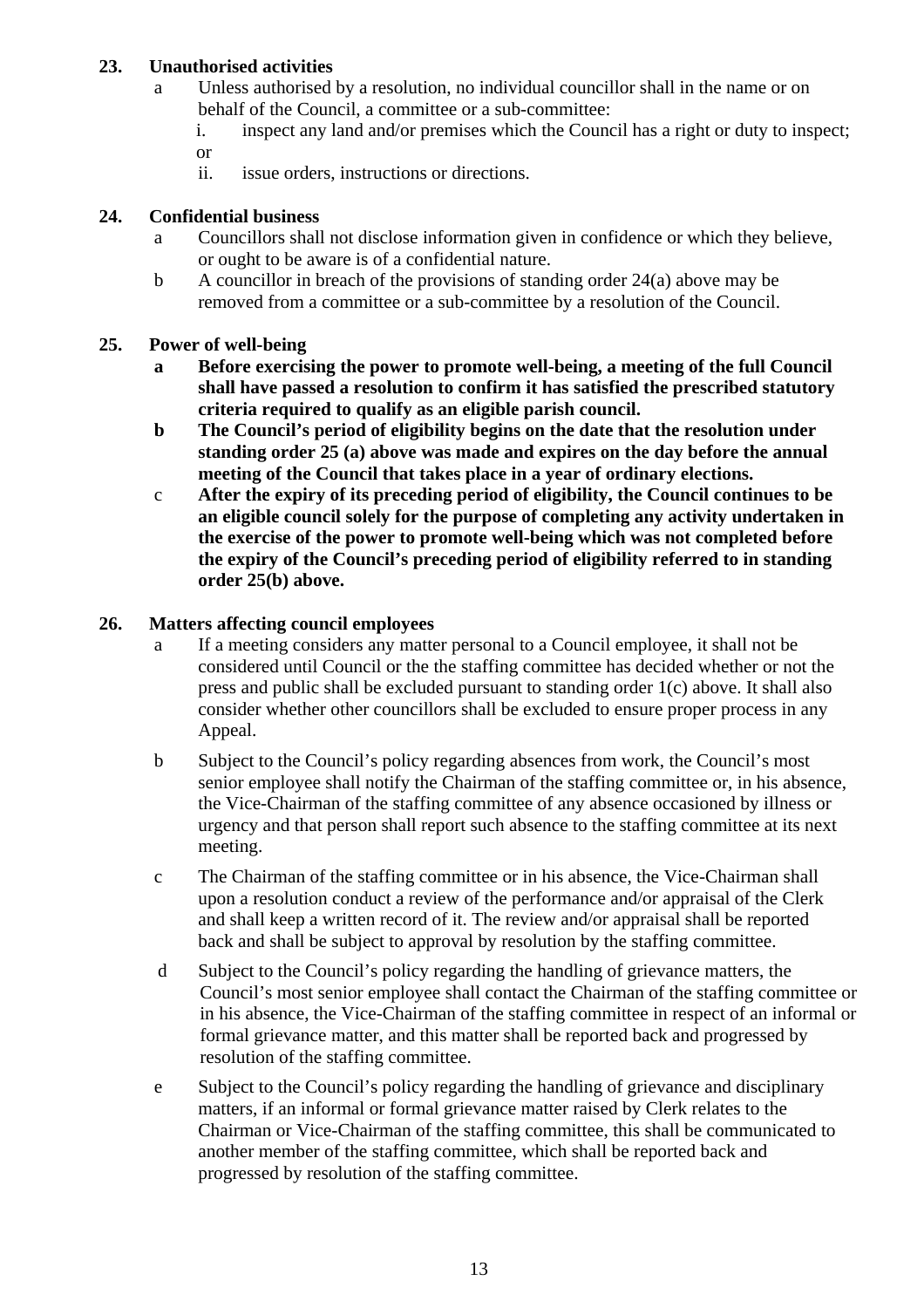- f Any persons responsible for all or part of the management of Council employees shall keep written records of all meetings relating to their performance, and capabilities, grievance and disciplinary matters.
- g The Council shall keep written records relating to employees secure. All paper records shall be secured under lock and electronic records shall be password protected.
- h Records documenting reasons for an employee's absence due to ill health or details of a medical condition shall be made available only to those persons with responsibility for the same.
- i Only persons with line management responsibilities shall have access to employee records referred to in standing orders 26(g) and (h) above if so justified.
- j Access and means of access by keys and/or computer passwords to records of employment referred to in standing orders 26(g) and (h) above shall be provided only to the Clerk and/or the Chairman of the Council or of the staffing committee.

#### **27. Freedom of Information Act 2000**

- a All requests for information held by the Council shall be processed in accordance with the Council's policy in respect of handling requests under the Freedom of Information Act 2000.
- b Correspondence from, and notices served by, the Information Commissioner shall be referred by the Proper Officer to the Chairman of the Council. The Council shall have the power to do anything to facilitate compliance with the Freedom of Information Act 2000 including exercising the powers of the Proper Officer in respect of Freedom of Information requests set out under standing order 3(b)(x) above.

#### **28. Relations with the press/media**

- a All requests from the press or other media for an oral or written statement or comment from the Council shall be processed in accordance with the Council's policy in respect of dealing with the press and/or other media.
- b In accordance with the Council's policy in respect to dealing with the press and/or other media, councillors shall not, in their official capacity, provide oral or written statements or written articles to the press or other media.

### **29. Liaison with District and County or Unitary Councillors**

- a An invitation to attend a meeting of the Council shall be sent, together with the agenda, to the councillor of the District and County or Unitary Council representing its electoral ward.
- b Unless the Council otherwise orders, a copy of each letter sent to the District or County or Unitary Council shall be sent to the District or County or Unitary Council councillor representing its electoral ward.

#### **30. Financial matters**

a The Council shall consider and approve financial regulations drawn up by the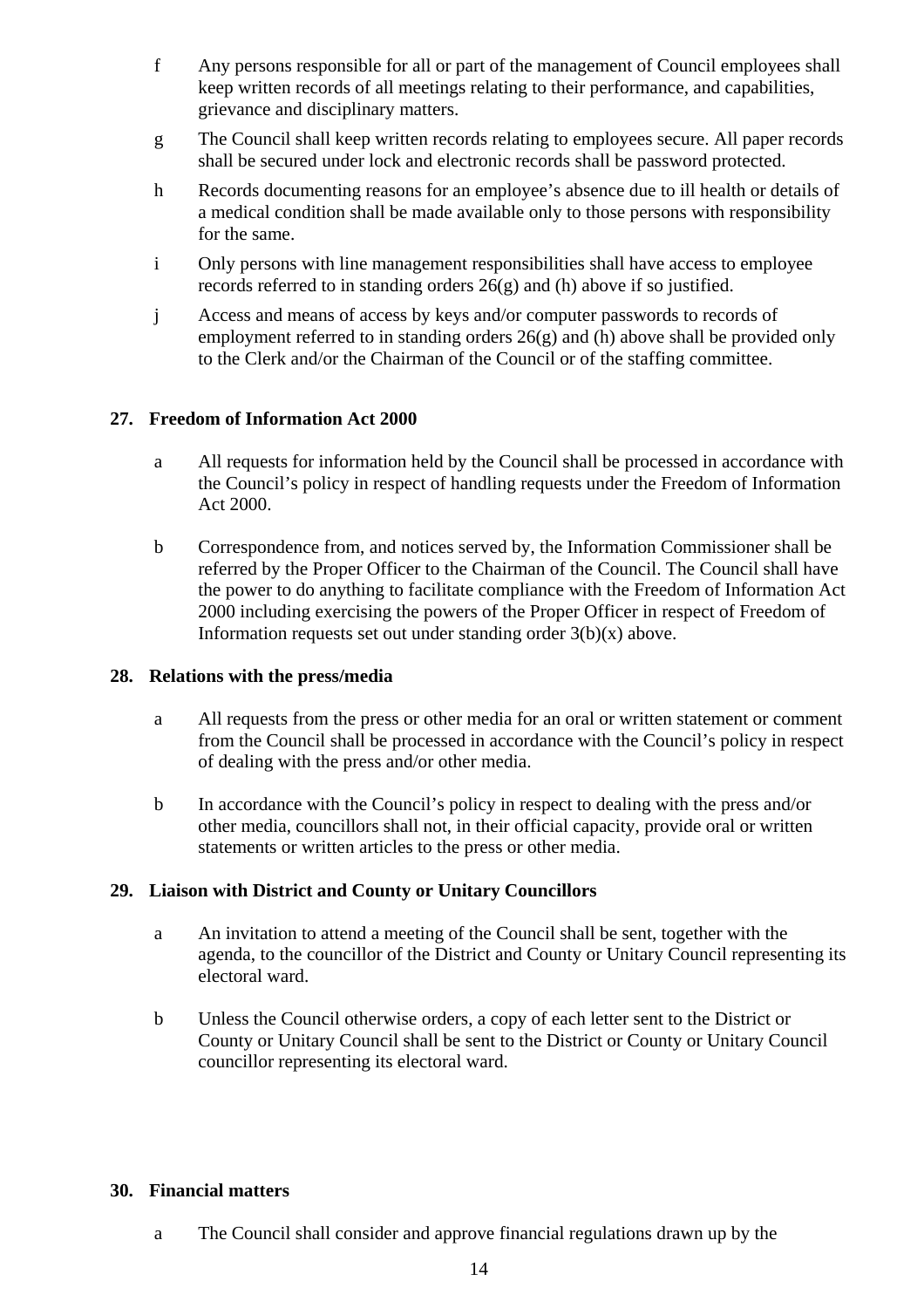Responsible Financial Officer, which shall include detailed arrangements in respect of the following:

- i. the accounting records and systems of internal control;
- ii. the assessment and management of financial risks faced by the Council;
- iii. the work of the Internal Auditor and the receipt of regular reports from the Internal Auditor, which shall be required at least annually;
- iv. the inspection and copying by councillors and local electors of the Council's accounts and/or orders of payments;
- v. procurement policies (subject to standing order 30(b) below) including the setting of values for different procedures where the contract has an estimated value of less than £60,000.
- **b Any proposed contract for the supply of goods, materials, services and the execution of works with an estimated value in excess of £60,000 shall be procured on the basis of a formal tender as summarised in standing order 30(c) below.**
- c Any formal tender process shall comprise the following steps:
	- i. a public notice of intention to place a contract to be placed in a local newspaper;
	- ii. a specification of the goods, materials, services and the execution of works shall be drawn up;
	- iii. tenders are to be sent, in a sealed marked envelope, to the Proper Officer by a stated date and time;
	- iv. tenders submitted are to be opened, after the stated closing date and time, by the Proper Officer and at least one member of the Council;
	- v. tenders are then to be assessed and reported to the appropriate meeting of Council or Committee.
- d Neither the Council, nor any committee, is bound to accept the lowest tender, estimate or quote.
- **e Where the value of a contract is likely to exceed £138,893 (or other threshold specified by the Office of Government Commerce from time to time) the Council must consider whether the Public Contracts Regulations 2006 (SI No.5, as amended) and the Utilities Contracts Regulations 2006 (SI No. 6, as amended) apply to the contract and, if either of those Regulations apply, the Council must comply with EU procurement rules.**

#### **31. Allegations of breaches of the code of conduct**

- a On receipt of a notification that there has been an alleged breach of the code of conduct the Proper Officer shall notify the chairman of the Council, who shall refer it to a committee known as the  $($   $)$  committee.
- b Where the notification relates to a complaint made by the Proper Officer, the Proper Officer shall notify the Chairman of the Council  $\longleftrightarrow$  committee of that fact, who, upon receipt of such notification, shall nominate a person to assume the duties of the Proper Officer set out in the remainder of this standing order, who shall continue to act in respect of that matter as such until the complaint is resolved.
- c Where a notification relates to a complaint made by an employee (not being the Proper Officer) the Proper Officer shall ensure that the employee in question does not deal with any aspect of the complaint.

d The subject matter of notifications shall be confidential and, insofar as it is possible to do so by law, the Council (including the Proper Officer and the Chairman of the